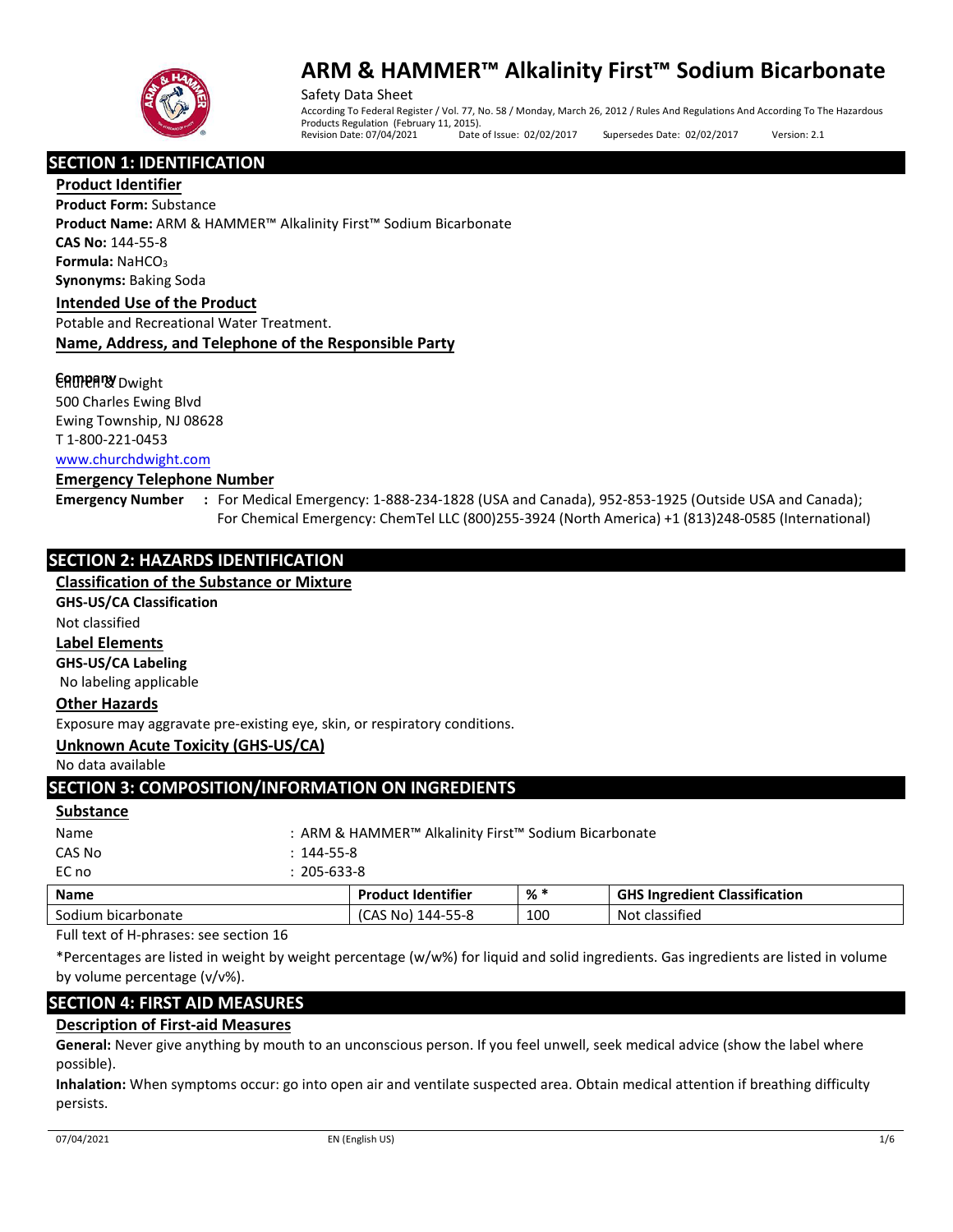#### Safety Data Sheet

According To Federal Register / Vol. 77, No. 58 / Monday, March 26, 2012 / Rules And Regulations And According To The Hazardous Products Regulation (February 11, 2015).

**Skin Contact:** Remove contaminated clothing. Drench affected area with water for at least 15 minutes. Obtain medical attention if irritation develops or persists.

**Eye Contact:** Rinse cautiously with water for at least 15 minutes. Remove contact lenses, if present and easy to do. Continue rinsing. Obtain medical attention.

**Ingestion:** Rinse mouth. Do not induce vomiting. Obtain medical attention.

## **Most Important Symptoms and Effects Both Acute and Delayed**

**General:** Not expected to present a significant hazard under anticipated conditions of normal use.

**Inhalation:** Prolonged exposure may cause irritation.

**Skin Contact:** Prolonged exposure may cause skin irritation.

**Eye Contact:** May cause slight irritation to eyes.

**Ingestion:** Large doses may produce systemic alkalosis and expansion in extracellular fluid volume with edema.

**Chronic Symptoms:** None expected under normal conditions of use.

#### **Indication of Any Immediate Medical Attention and Special Treatment Needed**

If exposed or concerned, get medical advice and attention. If medical advice is needed, have product container or label at hand.

## **SECTION 5: FIRE-FIGHTING MEASURES**

## **Extinguishing Media**

**Suitable Extinguishing Media:** Water spray, dry chemical, foam, carbon dioxide.

**Unsuitable Extinguishing Media:** Do not use a heavy water stream. Use of heavy stream of water may spread fire.

## **Special Hazards Arising From the Substance or Mixture**

**Fire Hazard:** Not considered flammable but may burn at high temperatures.

**Explosion Hazard:** Product is not explosive.

**Reactivity:** Hazardous reactions will not occur under normal conditions.

#### **Advice for Firefighters**

**Precautionary Measures Fire:** Exercise caution when fighting any chemical fire.

**Firefighting Instructions:** Exercise caution when fighting any chemical fire. Use water spray or fog for cooling exposed containers.

**Protection During Firefighting:** Do not enter fire area without proper protective equipment, including respiratory protection.

Hazardous Combustion Products: Carbon oxides (CO, CO<sub>2</sub>). Sodium oxides.

# **Reference to Other Sections**

Refer to Section 9 for flammability properties.

# **SECTION 6: ACCIDENTAL RELEASE MEASURES**

## **Personal Precautions, Protective Equipment and Emergency Procedures**

**General Measures:** Avoid prolonged contact with eyes, skin and clothing. Avoid breathing dust.

#### **For Non-Emergency Personnel**

**Protective Equipment:** Use appropriate personal protective equipment (PPE).

**Emergency Procedures:** Evacuate unnecessary personnel.

#### **For Emergency Personnel**

**Protective Equipment:** Equip cleanup crew with proper protection.

**Emergency Procedures:** Ventilate area. Upon arrival at the scene, a first responder is expected to recognize the presence of dangerous goods, protect oneself and the public, secure the area, and call for the assistance of trained personnel as soon as conditions permit.

#### **Environmental Precautions**

Avoid release to the environment. Prevent entry to sewers and public waters.

## **Methods and Materials for Containment and Cleaning Up**

**For Containment:** Contain and collect as any solid. Contain solid spills with appropriate barriers and prevent migration and entry into sewers or streams.

**Methods for Cleaning Up:** Clean up spills immediately and dispose of waste safely. Recover the product by vacuuming, shoveling or sweeping. Transfer spilled material to a suitable container for disposal. Contact competent authorities after a spill.

#### **Reference to Other Sections**

See Section 8 for exposure controls and personal protection and Section 13 for disposal considerations.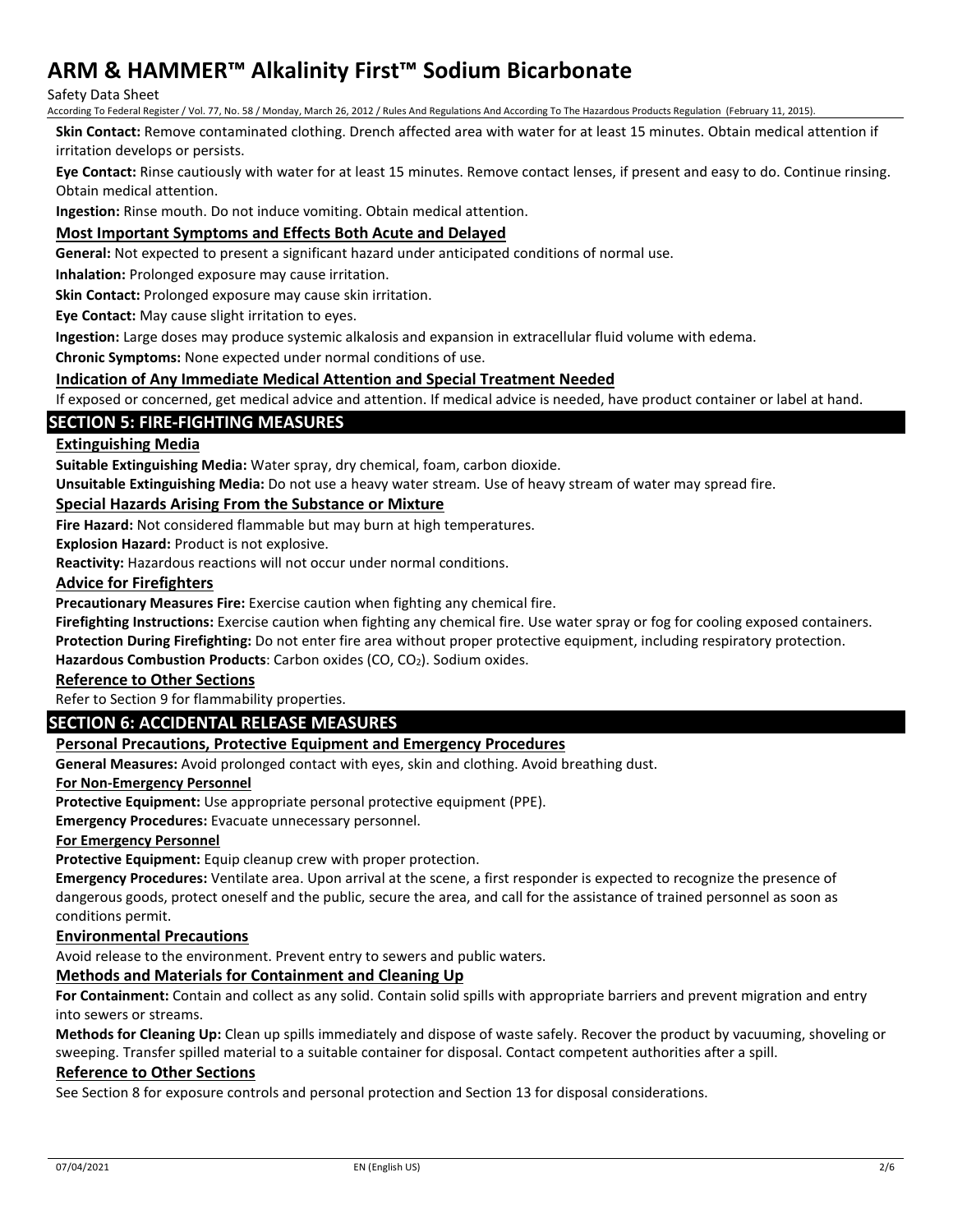Safety Data Sheet

According To Federal Register / Vol. 77, No. 58 / Monday, March 26, 2012 / Rules And Regulations And According To The Hazardous Products Regulation (February 11, 2015).

## **SECTION 7: HANDLING AND STORAGE**

## **Precautions for Safe Handling**

**Precautions for Safe Handling:** Wash hands and other exposed areas with mild soap and water before eating, drinking or smoking and when leaving work. Avoid prolonged contact with eyes, skin and clothing. Avoid breathing dust.

**Hygiene Measures:** Handle in accordance with good industrial hygiene and safety procedures.

## **Conditions for Safe Storage, Including Any Incompatibilities**

**Technical Measures:** Comply with applicable regulations.

**Storage Conditions:** Keep container closed when not in use. Store in a dry, cool place. Keep/Store away from direct sunlight, extremely high or low temperatures and incompatible materials.

**Incompatible Materials:** Strong acids, strong bases, strong oxidizers. Water. Lime.

#### **Storage Temperature:** < 65 °C (< 150 °F)

#### **Specific End Use(s)**

Food Ingredient, Pharmaceutical, Household and Personal Care Product, Water Treatment, General Industrial Use.

## **SECTION 8: EXPOSURE CONTROLS/PERSONAL PROTECTION**

## **Control Parameters**

For substances listed in section 3 that are not listed here, there are no established Exposure limits from the manufacturer, supplier, importer, or the appropriate advisory agency including: ACGIH (TLV), AIHA (WEEL), NIOSH (REL), OSHA (PEL), Canadian provincial governments, or the Mexican government.

| Particulates not otherwise classified (PNOC)           |                               |                                                                                  |  |  |
|--------------------------------------------------------|-------------------------------|----------------------------------------------------------------------------------|--|--|
| <b>USA ACGIH</b>                                       | ACGIH TWA $(mg/m3)$           | 3 mg/m <sup>3</sup> Respirable fraction                                          |  |  |
|                                                        |                               | 10 mg/m <sup>3</sup> Total Dust                                                  |  |  |
| OSHA PEL (TWA) (mg/m <sup>3</sup> )<br><b>USA OSHA</b> |                               | $\overline{5}$ mg/m <sup>3</sup> Respirable fraction                             |  |  |
|                                                        |                               | 15 mg/m <sup>3</sup> Total Dust                                                  |  |  |
| Alberta                                                | OEL TWA (mg/m <sup>3</sup> )  | 10 mg/m $3$ (total)                                                              |  |  |
|                                                        |                               | 3 mg/m <sup>3</sup> (respirable)                                                 |  |  |
| <b>British Columbia</b>                                | OEL TWA (mg/m <sup>3</sup> )  | 10 mg/m <sup>3</sup> (nuisance dust-total dust)                                  |  |  |
|                                                        |                               | 3 mg/m <sup>3</sup> (nuisance dust-respirable fraction)                          |  |  |
| Manitoba                                               | OEL TWA (mg/m <sup>3</sup> )  | 10 mg/m <sup>3</sup> (inhalable particles, recommended)                          |  |  |
|                                                        |                               | 3 mg/m <sup>3</sup> (respirable particles, recommended)                          |  |  |
| <b>New Brunswick</b>                                   | OEL TWA (mg/m <sup>3</sup> )  | 3 mg/m <sup>3</sup> (particulate matter containing no Asbestos and <1%           |  |  |
|                                                        |                               | Crystalline silica, respirable fraction)                                         |  |  |
|                                                        |                               | 10 mg/m <sup>3</sup> (particulate matter containing no Asbestos and <1%          |  |  |
|                                                        |                               | Crystalline silica, inhalable fraction)                                          |  |  |
| <b>Newfoundland &amp; Labrador</b>                     | OEL TWA (mg/m <sup>3</sup> )  | 10 mg/m <sup>3</sup> (inhalable particles, recommended)                          |  |  |
|                                                        |                               | 3 mg/m <sup>3</sup> (respirable particles, recommended)                          |  |  |
| <b>Nova Scotia</b>                                     | OEL TWA (mg/m <sup>3</sup> )  | 10 mg/m <sup>3</sup> (inhalable particles, recommended)                          |  |  |
|                                                        |                               | 3 mg/m <sup>3</sup> (respirable particles, recommended)                          |  |  |
| <b>Nunavut</b>                                         | OEL STEL (mg/m <sup>3</sup> ) | 20 mg/m <sup>3</sup> (insoluble or poorly soluble-inhalable fraction)            |  |  |
|                                                        |                               | 6 mg/m <sup>3</sup> (insoluble or poorly soluble-respirable fraction)            |  |  |
| <b>Nunavut</b>                                         | OEL TWA (mg/m <sup>3</sup> )  | 10 mg/m <sup>3</sup> (insoluble or poorly soluble-inhalable fraction)            |  |  |
|                                                        |                               | 3 mg/m <sup>3</sup> (insoluble or poorly soluble-respirable fraction)            |  |  |
| <b>Northwest Territories</b>                           | OEL STEL (mg/m <sup>3</sup> ) | 20 mg/m <sup>3</sup> (insoluble or poorly soluble-inhalable fraction)            |  |  |
|                                                        |                               | 6 mg/m <sup>3</sup> (insoluble or poorly soluble-respirable fraction)            |  |  |
| <b>Northwest Territories</b>                           | OEL TWA (mg/m <sup>3</sup> )  | 10 mg/m <sup>3</sup> (insoluble or poorly soluble-inhalable fraction)            |  |  |
|                                                        |                               | 3 mg/m <sup>3</sup> (insoluble or poorly soluble-respirable fraction)            |  |  |
| <b>Ontario</b>                                         | OEL TWA (mg/m <sup>3</sup> )  | 10 mg/m <sup>3</sup> (inhalable)                                                 |  |  |
|                                                        |                               | 3 mg/m <sup>3</sup> (respirable)                                                 |  |  |
| <b>Prince Edward Island</b>                            | OEL TWA (mg/m <sup>3</sup> )  | 10 mg/m <sup>3</sup> (inhalable particles, recommended)                          |  |  |
|                                                        |                               | 3 mg/m <sup>3</sup> (respirable particles, recommended)                          |  |  |
| Québec                                                 | VEMP ( $mg/m3$ )              | 10 mg/m <sup>3</sup> (including dust, inert or nuisance particulates-total dust) |  |  |
| Saskatchewan                                           | OEL STEL (mg/m <sup>3</sup> ) | 20 mg/m <sup>3</sup> (insoluble or poorly soluble-inhalable fraction)            |  |  |
|                                                        |                               | 6 mg/m <sup>3</sup> (insoluble or poorly soluble-respirable fraction)            |  |  |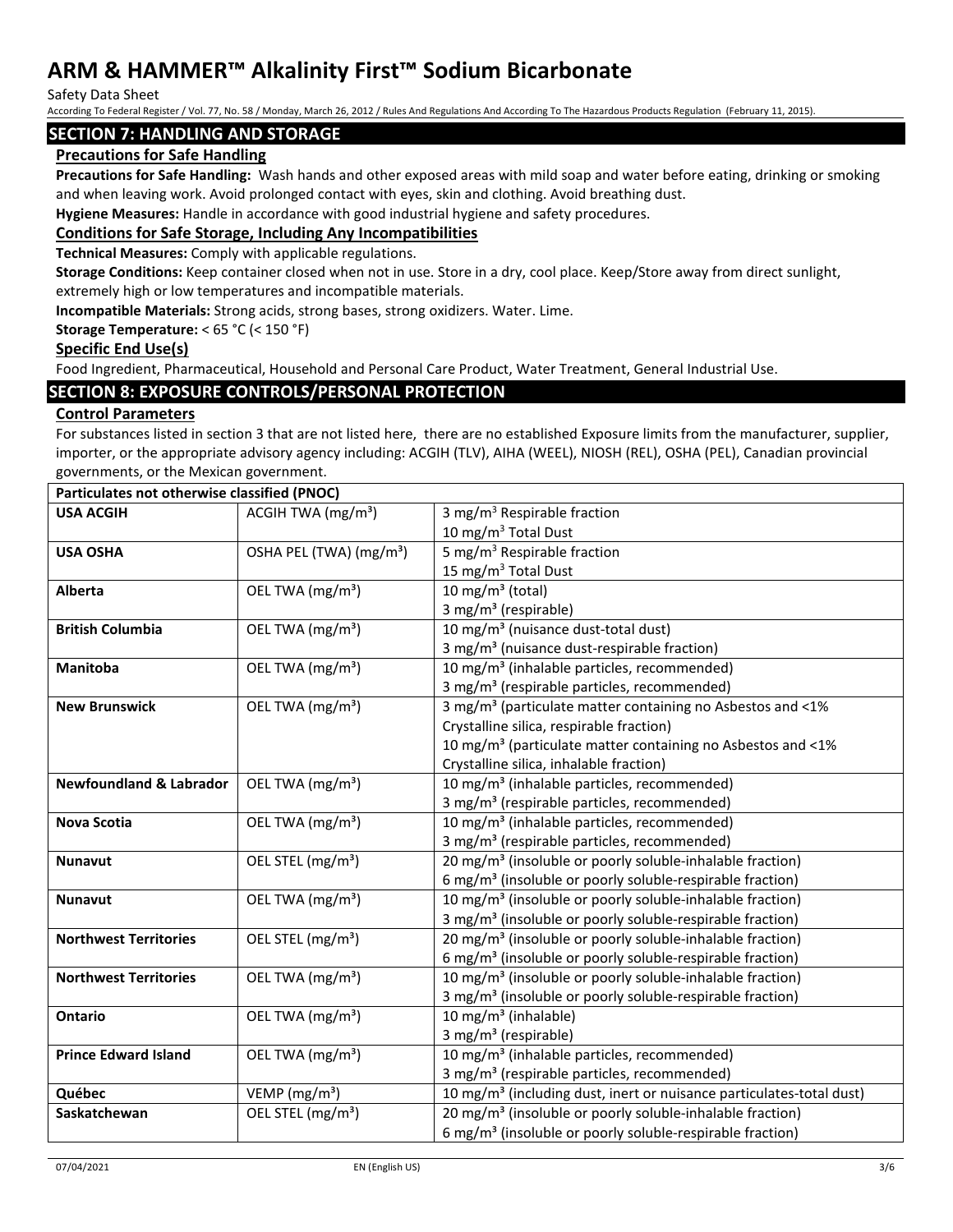Safety Data Sheet

According To Federal Register / Vol. 77, No. 58 / Monday, March 26, 2012 / Rules And Regulations And According To The Hazardous Products Regulation (February 11, 2015).

| Saskatchewan | OEL TWA (mg/m <sup>3</sup> ) | 10 mg/m <sup>3</sup> (insoluble or poorly soluble-inhalable fraction)               |  |  |
|--------------|------------------------------|-------------------------------------------------------------------------------------|--|--|
|              |                              | $\frac{1}{2}$ 3 mg/m <sup>3</sup> (insoluble or poorly soluble-respirable fraction) |  |  |

## **Exposure Controls**

**Appropriate Engineering Controls:** For occupational/workplace settings: Emergency eye wash fountains and safety showers should be available in the immediate vicinity of any potential exposure. Ensure adequate ventilation, especially in confined areas. Ensure all national/local regulations are observed.

**Personal Protective Equipment:** For occupational/workplace settings and bulk quantities: Gloves. Protective clothing. Protective goggles.



**Materials for Protective Clothing:** For occupational/workplace settings: Chemically resistant materials and fabrics.

**Hand Protection:** For occupational/workplace settings: Wear protective gloves.

**Eye Protection:** For occupational/workplace settings: Chemical safety goggles.

**Skin and Body Protection:** Wear suitable protective clothing.

**Respiratory Protection:** If exposure limits are exceeded or irritation is experienced, approved respiratory protection should be worn. In case of inadequate ventilation, oxygen deficient atmosphere, or where exposure levels are not known wear approved respiratory protection.

**Other Information:** When using, do not eat, drink or smoke.

**SECTION 9: PHYSICAL AND CHEMICAL PROPERTIES Information on Basic Physical and Chemical Properties**

| iliitu matium oli basit Filiysitäi allu tilemitäi Filipelties |                      |                                    |  |  |
|---------------------------------------------------------------|----------------------|------------------------------------|--|--|
| <b>Physical State</b>                                         | ÷                    | Solid                              |  |  |
| Appearance                                                    |                      | White, crystalline powder          |  |  |
| Odor                                                          |                      | None                               |  |  |
| <b>Odor Threshold</b>                                         |                      | Not available                      |  |  |
| рH                                                            |                      | 8.2 (1% Solution)                  |  |  |
| <b>Evaporation Rate</b>                                       |                      | Not available                      |  |  |
| <b>Melting Point</b>                                          |                      | Not available                      |  |  |
| <b>Freezing Point</b>                                         |                      | Not available                      |  |  |
| <b>Boiling Point</b>                                          |                      | Not available                      |  |  |
| <b>Flash Point</b>                                            |                      | Not available                      |  |  |
| <b>Auto-ignition Temperature</b>                              | $\ddot{\cdot}$       | Not available                      |  |  |
| <b>Decomposition Temperature</b>                              | $\ddot{\phantom{a}}$ | Not available                      |  |  |
| Flammability (solid, gas)                                     |                      | Not available                      |  |  |
| <b>Lower Flammable Limit</b>                                  |                      | Not available                      |  |  |
| <b>Upper Flammable Limit</b>                                  |                      | Not available                      |  |  |
| <b>Vapor Pressure</b>                                         |                      | Not available                      |  |  |
| Relative Vapor Density at 20°C                                | $\ddot{\cdot}$       | Not available                      |  |  |
| <b>Relative Density</b>                                       |                      | Not available                      |  |  |
| Specific Gravity / Density                                    |                      | 62 lb/ft3 (993 kg/m3)              |  |  |
| <b>Specific Gravity</b>                                       |                      | Not available                      |  |  |
| <b>Solubility</b>                                             |                      | Water: 8.6 g/100ml @ 20 °C (68 °F) |  |  |
| <b>Partition Coefficient: N-Octanol/Water</b>                 |                      | Not available                      |  |  |
| <b>Viscosity</b>                                              |                      | Not available                      |  |  |

# **SECTION 10: STABILITY AND REACTIVITY**

**Reactivity:** Hazardous reactions will not occur under normal conditions.

**Chemical Stability:** Stable under recommended handling and storage conditions (see section 7).

**Possibility of Hazardous Reactions:** Hazardous polymerization will not occur.

**Conditions to Avoid:** Direct sunlight, extremely high or low temperatures, and incompatible materials.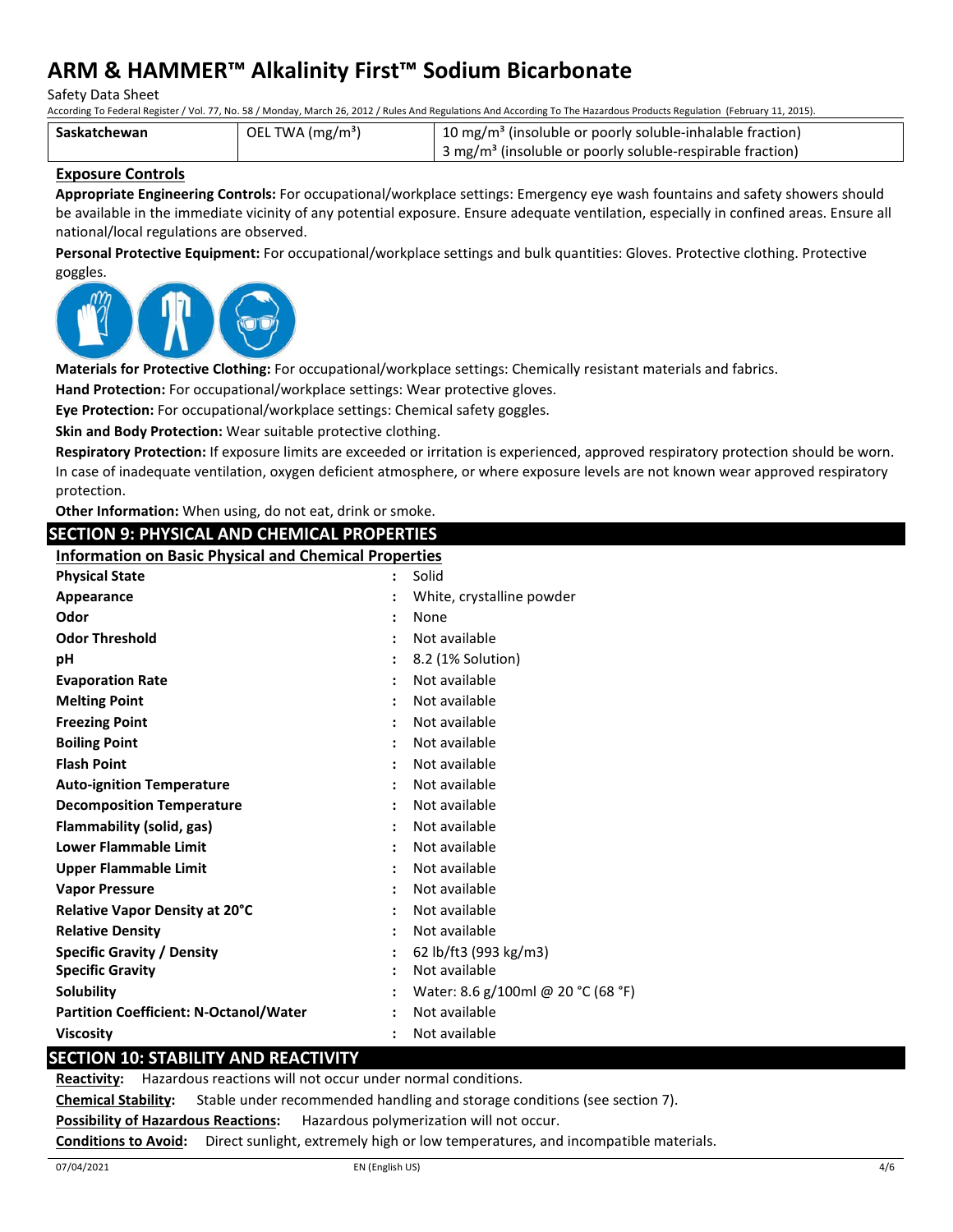Safety Data Sheet

According To Federal Register / Vol. 77, No. 58 / Monday, March 26, 2012 / Rules And Regulations And According To The Hazardous Products Regulation (February 11, 2015).

**Incompatible Materials:** Strong acids, strong bases, strong oxidizers. Water. Lime.

**Hazardous Decomposition Products:** None known. At high temperature may liberate toxic gases.

# **SECTION 11: TOXICOLOGICAL INFORMATION**

**Information on Toxicological Effects - Product**

**Acute Toxicity (Oral):** Not classified

**Acute Toxicity (Dermal):** Not classified

**LD50 and LC50 Data:** Not available **Acute Toxicity (Inhalation):** Not classified

**Skin Corrosion/Irritation:** Not classified

**pH:** 8.2 (1% Solution)

**Eye Damage/Irritation:** Not classified

**pH:** 8.2 (1% Solution)

**Respiratory or Skin Sensitization:** Not classified

**Germ Cell Mutagenicity:** Not classified

**Carcinogenicity:** Not classified

#### **Specific Target Organ Toxicity (Repeated Exposure):** Not classified

**Reproductive Toxicity:** Not classified

**Specific Target Organ Toxicity (Single Exposure):** Not classified

**Aspiration Hazard:** Not classified

**Symptoms/Injuries After Inhalation:** Prolonged exposure may cause irritation.

**Symptoms/Injuries After Skin Contact:** Prolonged exposure may cause skin irritation.

**Symptoms/Injuries After Eye Contact:** May cause slight irritation to eyes.

**Symptoms/Injuries After Ingestion:** Large doses may produce systemic alkalosis and expansion in extracellular fluid volume with edema.

**Chronic Symptoms:** None expected under normal conditions of use.

# **Information on Toxicological Effects - Ingredient(s)**

**LD50 and LC50 Data:**

**Sodium bicarbonate (144-55-8)**

**LD50 Oral Rat** 7334 mg/kg

# **SECTION 12: ECOLOGICAL INFORMATION**

**Toxicity**

**Ecology - General:** Not classified.

| ARM & HAMMER™ Alkalinity First™ Sodium Bicarbonate (144-55-8) |                         |  |
|---------------------------------------------------------------|-------------------------|--|
| LC50 Fish 1                                                   | 7100 mg/l Bluegill      |  |
| EC50 Daphnia 1                                                | 4100 mg/l Daphnids      |  |
| LC50 Fish 2                                                   | 7700 mg/l Rainbow Trout |  |

**Persistence and Degradability**

|  | ARM & HAMMER <sup>™</sup> Alkalinity First <sup>™</sup> Sodium Bicarbonate (144-55-8) |  |  |
|--|---------------------------------------------------------------------------------------|--|--|
|  |                                                                                       |  |  |

**Persistence and Degradability | Not established.** 

**Bioaccumulative Potential**

**ARM & HAMMER™ Alkalinity First™ Sodium Bicarbonate (144-55-8)**

**Bioaccumulative Potential Fig. 3.1 | Not established.** 

**Mobility in Soil** Not available

## **Other Adverse Effects**

**Other Information:** Avoid release to the environment.

# **SECTION 13: DISPOSAL CONSIDERATIONS**

**Waste Disposal Recommendations:** Dispose of contents/container in accordance with local, regional, national, territorial, provincial, and international regulations.

**Ecology - Waste Materials:** Avoid release to the environment.